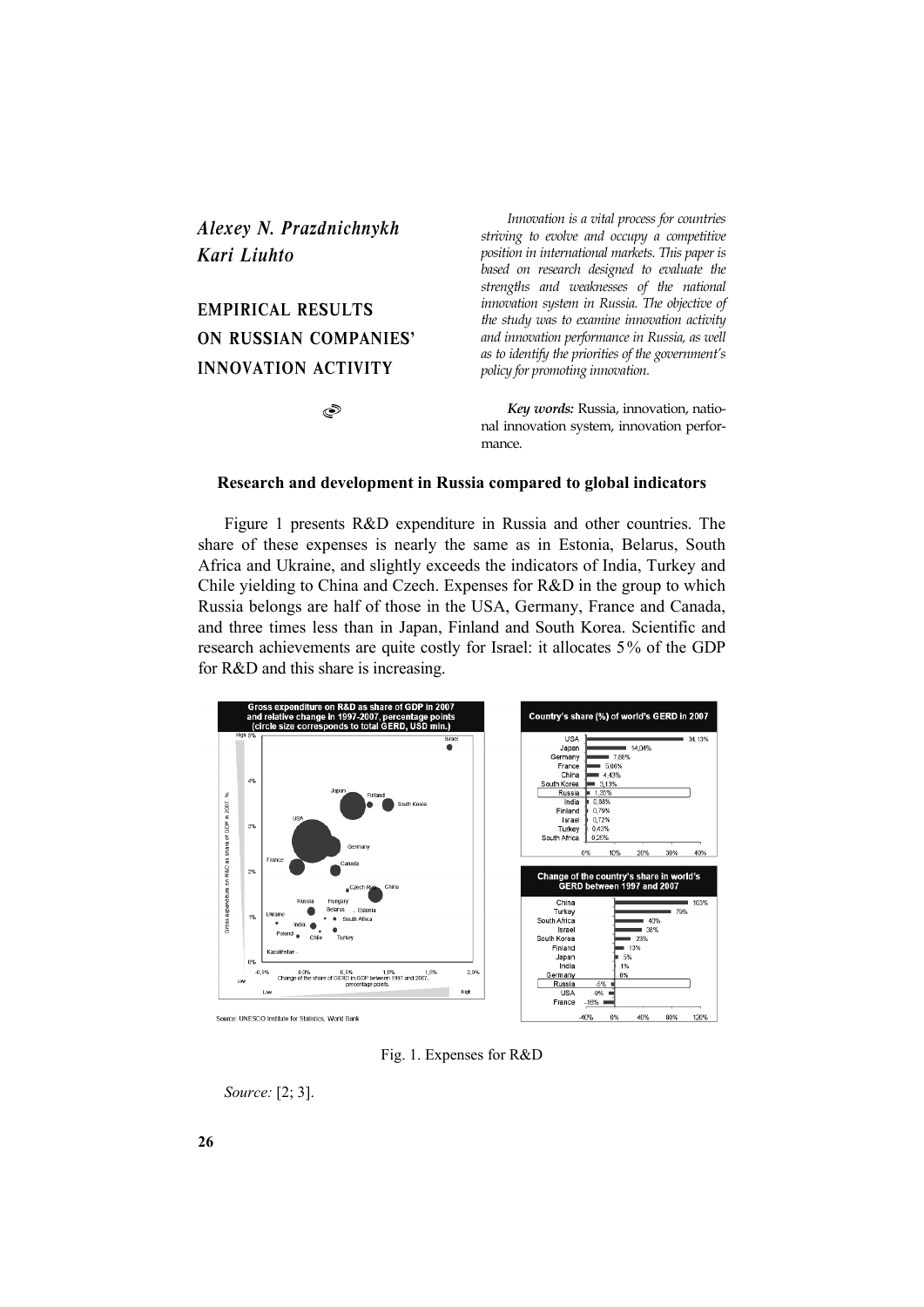Why such an unfavourable situation was formed in the country which was the first to launch the space satellite? Which measures should be taken in this situation?

#### **Implementation of the survey**

Data required for the analysis were taken from the Russian Innovation Survey 2009—2010 which was a result of cooperation between "Bauman Innovation" and the NGO for SMEs "Pole of Russia". It was aimed at the identification of strengths and weaknesses of Russia's national innovation system.

The aim of the study is to assess innovation activity and innovation performance in Russia and to identify the priorities of the state innovation policy.

It was decided to make a survey based on a sample consisting of 250 managers, due to the budget limitations. A database on 3 thousand medium and large enterprises of Russia was used. It was created in the framework of the previous surveys carried out by "Bauman Innovation". The original sampling was made by taking random outcomes from the database. Then potential respondents were contacted by phone. The total sampling was made by random substitution in case an initial respondent was not able or did not want to participate in the survey. Personal questioning was the most preferable method of data collection.

The quality of the answers was due to a detailed analysis of their structure and additional control by phone. In the process of control three false respondents were revealed, and the structure analysis showed that two respondents were answering the questions meaning gradation of answers as for the general ones. One more respondent did not answer a required number of questions. Thus, 6 forms out of 251 turned to be invalid, so 245 forms were analyzed.

The sampling included representatives of companies from all Russian regions with a main focus on the largest cities in Russia. Nearly half of the companies (51%) participated in the questionnaire are based in Moscow and its suburbs and Saint Petersburg, while others (49 %) are located in such large cities of the Privolzhsky, Sybirsky, Uzhny and Uralsky Federal Okrugs as Chelyabinsk, Nizhny Novgorod, Novosibirsk, Omsk, Perm, Rostov-on-Don, Samara, Saratov, Toljatti, Tomsk, Ekaterinburg etc. The sampling also included companies of the Far-East Federal Okrug, as a small number of potential respondents agreed to take part in the questionnaire. Taking into account that the Far East is poorly populated and is not a leader with regard to innovations, it should be noted that the present sampling is representative related to the Russian medium and large enterprises.

Representatives of medium businesses (up to 250 employees) amounted to 70% of the respondents,  $14\%$  — representatives of companies with 251—500 employees, and the rest 16% of companies employ not less than 500 staff. The sampling includes only five companies in which the number of employees is over 5 thousand people. In relation to the number of companies per capita in Russia, the number of large companies is presented in the sampling insufficiently. However, the analysis was made without any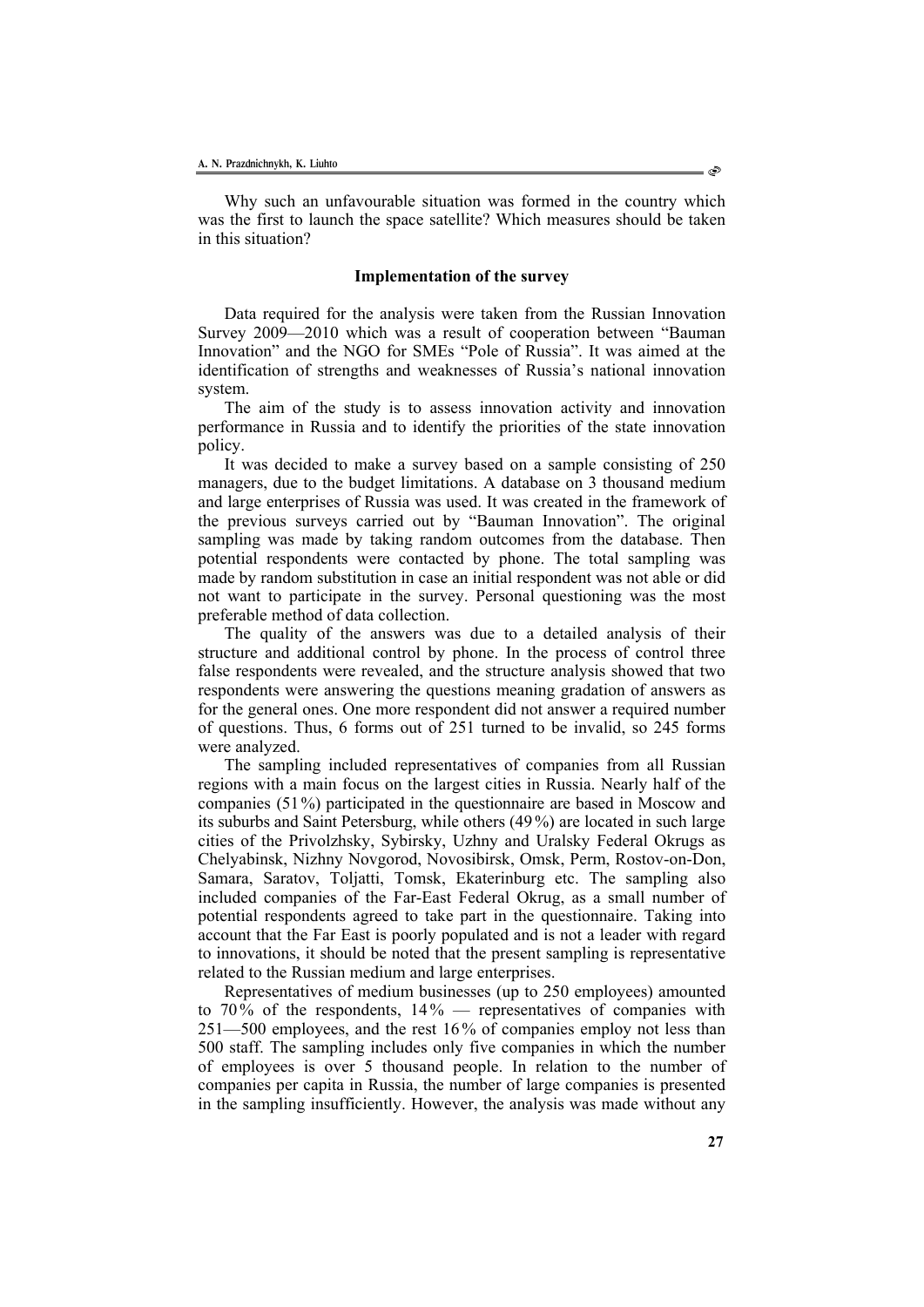preliminary reconsideration of data which might have resulted in the transition of data to medium enterprises.

Most of the companies questioned are from the following sectors:  $73\%$ — production, 20 % — construction and 19% — trade. Russians own 92% of companies, foreigners — 8 %. The Russian Government has shares in 11 % of the companies questioned.

As to the sales geography, all companies except one focus on the Russian market. Nearly half of the companies export part of their products: 43 % of companies export their products to the CIS countries, 16 % — to the Eastern European countries and the neighbouring Asian countries, while 14 % of companies sell their products to other countries (Western Europe, North and South America, Australia, Africa and Asian countries except for the CIS countries, Mongolia, Japan and China).

#### **Empirical results**

Nearly half (51%) of the sample was represented by the companies that have specific units for research and development or other units fulfilling similar functions in their structure. Only quarter of all companies adopted an innovation strategy as a specific document or part of the corporative strategy. 51% of all companies do not have any written innovation strategy, it exists only *in the heads of top management*, while 24% companies declared that they do not have any innovation strategy (Fig. 2).





*Source:* [1; 4; 5].

Ò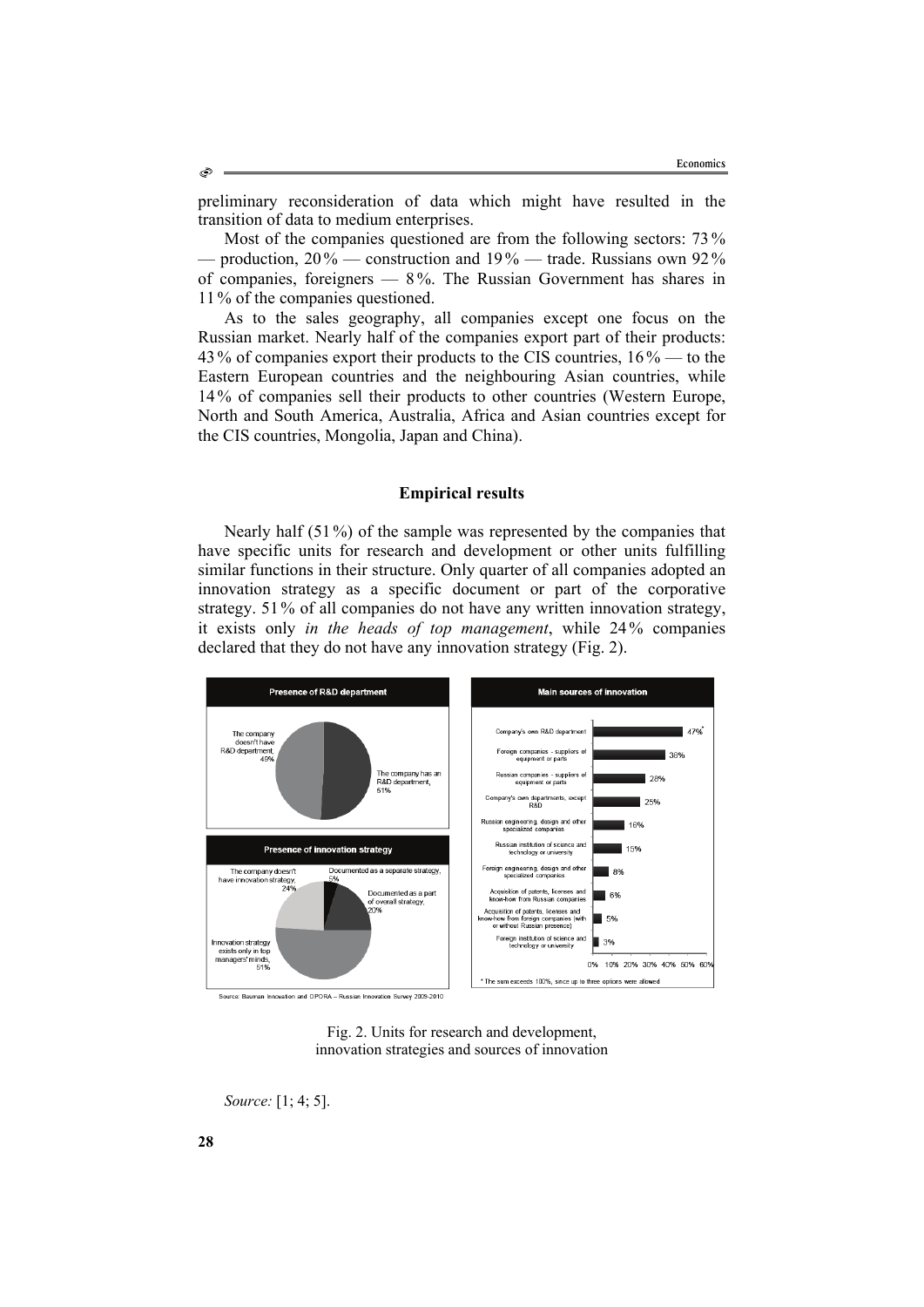For 47 % of the companies questioned the main source of innovation was their own unit for research and development. Foreign and Russian suppliers of equipment and accessories, as well as units fulfilling other functions, were among four most popular sources of innovations. Higher education and research institutions, special design offices, purchase of patents and licences were much less often mentioned as the sources of innovation.

As a rule, innovations are not the strategic priorities for Russian companies. Only 13 % of the respondents indicated innovations as the main priority, most of these are part of the sectors with high rate of innovations. However, compared to similar companies in other countries, Russian enterprises have quite low indicators. According to the survey made by the Boston Consulting Group in 2007 in 58 countries, 23% out of 2500 managers questioned indicated innovations as the main priority. The present questionnaire confirms that Russian companies are yielding not only in innovation activity but also in the willingness to foster innovations.

The aim of the Russian Innovation Survey was to identify the barriers for innovation activity. In the answers to one of the questions respondents identified three circumstances limiting the development of innovation potential of their companies. Most frequently the answers indicated lack of funding (62%), high cost of innovations in Russia (33%) and lack of external financing (33%). Among other reasons were problems related to the forecasting of the demand for innovative products at the consumer market (23 %), lack of qualified labour forces (19 %) and insufficient information on existing technologies and developments (12%).

In the questionnaire held in the EU companies, the barriers for innovations were mentioned in the same order. The EU companies indicated lack of finances and difficulties related to the provision of external funding among three main barriers. However, it should be remembered that in Russia the second important barrier (33% respondents) is the high cost of innovations, while in the EU countries it is mentioned fifth or sixth. Thus, it may be concluded that innovations in Russia are quite costly.

While analyzing lack of labour resources, nearly half (47%) of enterprises indicated difficulties with attracting skilled engineers and technical staff. In this respect, most respondents refer to the lack of specialists and not to the lack of funding. Only 22 % of managers pointed out that the level of payment expected by engineers is too high and unacceptable.

The quality of education is another problem. Managers of Russian companies pointed out a lot of gaps in knowledge of graduates of higher education institutions as well as indicated an unsatisfactory level of vocational and secondary education: 35% of the respondents consider the level of education to be low; on the contrary, 41 % of the respondents consider it to be high. Then, 51% of those questioned pointed out that the qualification of graduates of vocational schools and colleges does not meet the requirements of their companies; 23 % of the respondents evaluated it in a positive way. Furthermore, 31 % of the respondents assessed the level of teaching mathematics and natural sciences at school as low, while 46% as quite high.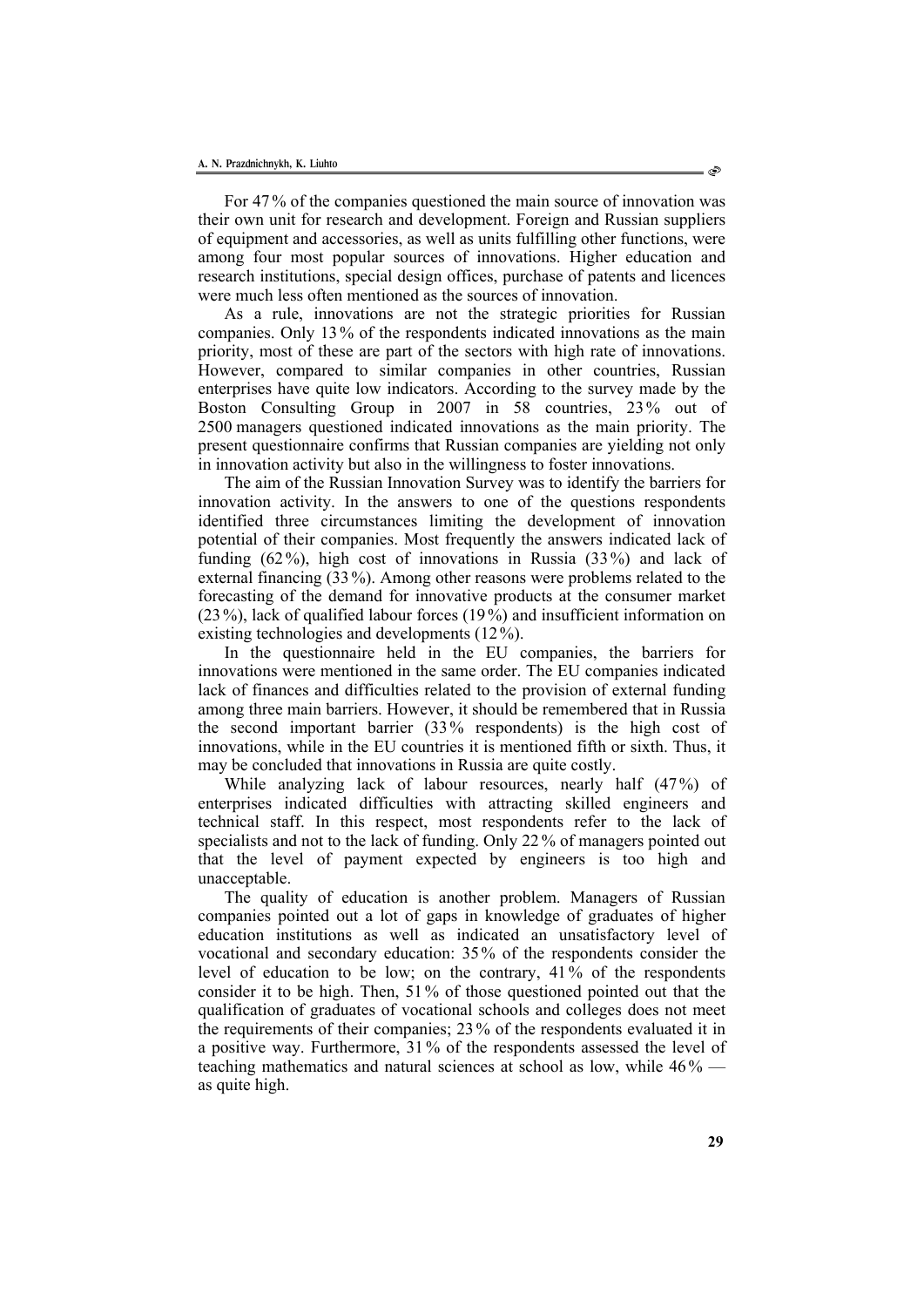Answering the questions on protecting intellectual property, the company managers admitted that the situation in the country is far from the ideal one. More than two thirds of the respondents pointed out that intellectual property is either not protected (31%) or poorly protected (38 %). Protection of copyrights and patent rights was among the most problematic. According to the data of the survey, intellectual property in Russia is not protected to the right degree.

#### **Recommendations on the survey results**

*A*. The government should take into account the sector specifics while elaborating an innovation policy.

The survey results demonstrate the importance of promoting innovations and the need for substantial resources to underpin innovation activity. A sector matrix shows external innovation incentives grouped by the type and sector. Variables of incentives and resources present a simple mean of several factors (Fig. 3).



Fig. 3. Incentives and resources for innovations by the sectors of Russian economy

*Source:* [1; 4; 5].

The matrix shows that such sectors as pharmaceutics and production of medical equipment as well as aerospace industry, defense, and oil and gas industry have high incentives for innovations. At the same time, the provision of resources in these sectors is evaluated as below average. Most resources for innovations are in the construction and trade sectors but the incentives for innovations here are quite weak. Only two industries — food processing and production of telecommunication equipment (including IT) — have sufficient incentives and resources.

O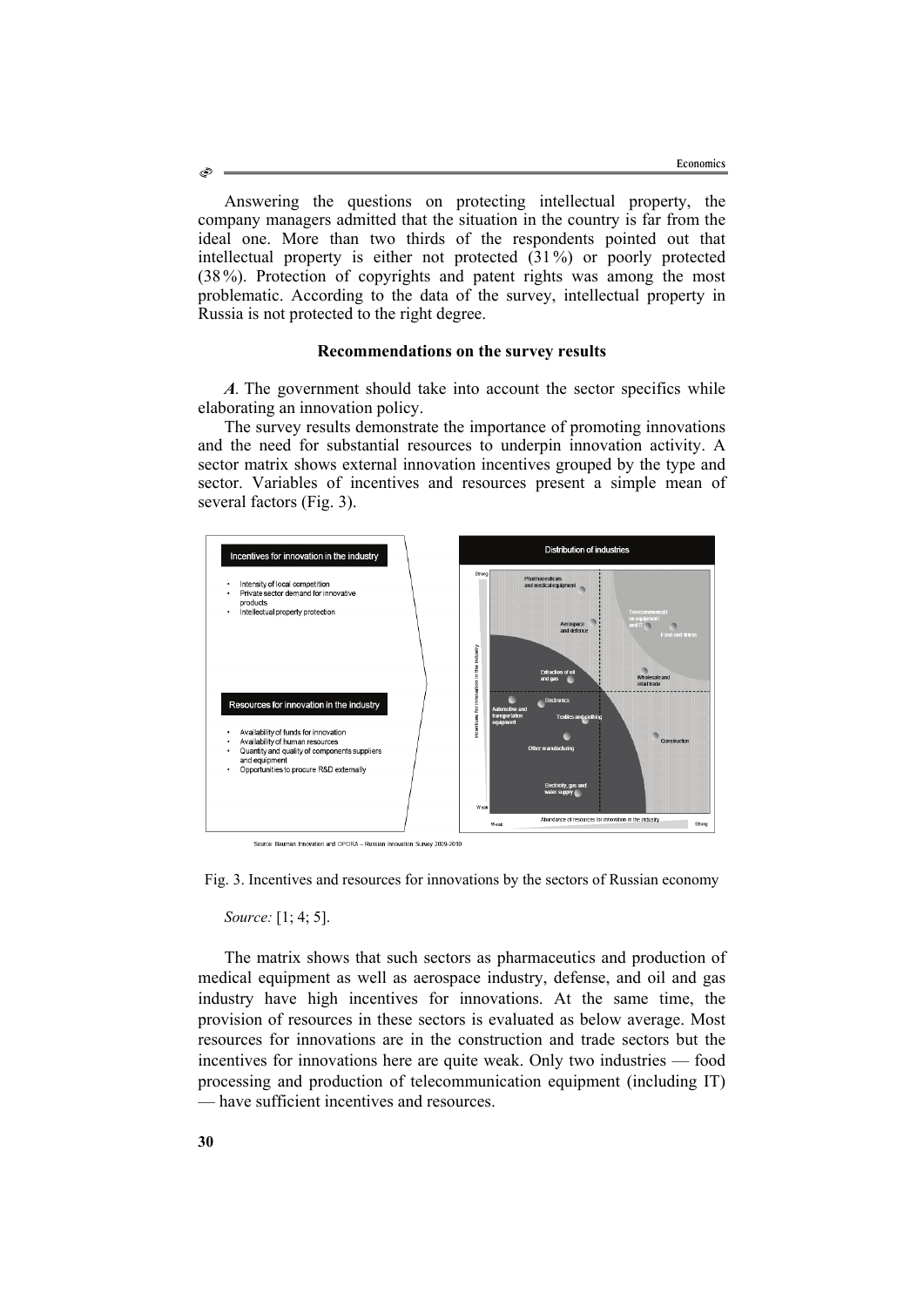Many other sectors including motor-car construction, electronics, textile industry and those related to infrastructure have neither enough resources nor incentives for innovations. It was revealed during the survey that oil and gas industry has a tendency to be in the last group as the level of incentives to innovations in the sector is slightly higher than the average one. This could be explained by the fact that the demand for innovative products in the primary product sector is extremely small. Another explanation is that due to high prices for oil and high tax for raw oil export, oil processing is becoming quite profitable for Russian oil companies, but the potential income for investment into the technical improvement of oil-refinery plants is small compared to potential investments.

It is clear that the application of a common policy to different sectors is a wrong approach. For the sectors of communication equipment and food processing industry, inequality of possibilities is the main problem, while for electronics and motor-car construction it is lack of resources. However, the pumping of the resources into the sectors shown in Fig.3 will not have a due effect unless there appear incentives for innovations.

*B*. Creation of unions and institutions operating as mediators in selling technologies between Russia and its key partners.

How do the leading Russian companies in the sphere of innovation operate in the condition of poor development of R&D in the country? The answer to this question is the internalization.

Companies are looking for partners all over the world, and the Russian companies are not an exception. The respondents were asked questions concerning international technical cooperation. The analysis of the answers made it possible to make a number of conclusions which might be helpful in designing the innovation policy (Fig 4).

Approximately half of Russian medium and large enterprises are cooperating with foreign partners in the sphere of technologies and innovations. According to the poll, improvement of the existing products is the most widespread incentive for cooperation. More than half of the companies operating with foreign partners (53%) indicated improvement of products as the aims of cooperation.

Russian companies often cooperate with companies from Western and Central Europe. The overwhelming majority of the managers questioned indicated European countries as main partners in the sphere of technology,  $23\%$  — the USA, about  $8\%$  — Japan. Germany is a leading partner of the Russian companies in the sphere of technology (36%) which is in line with the common opinion on the intensive Russian-German cooperation. Partnership with Germany plays a more important role than the technical cooperation with all other European countries including France, UK, Italy, Spain, Nordic and Central European countries except for the CIS.

- එ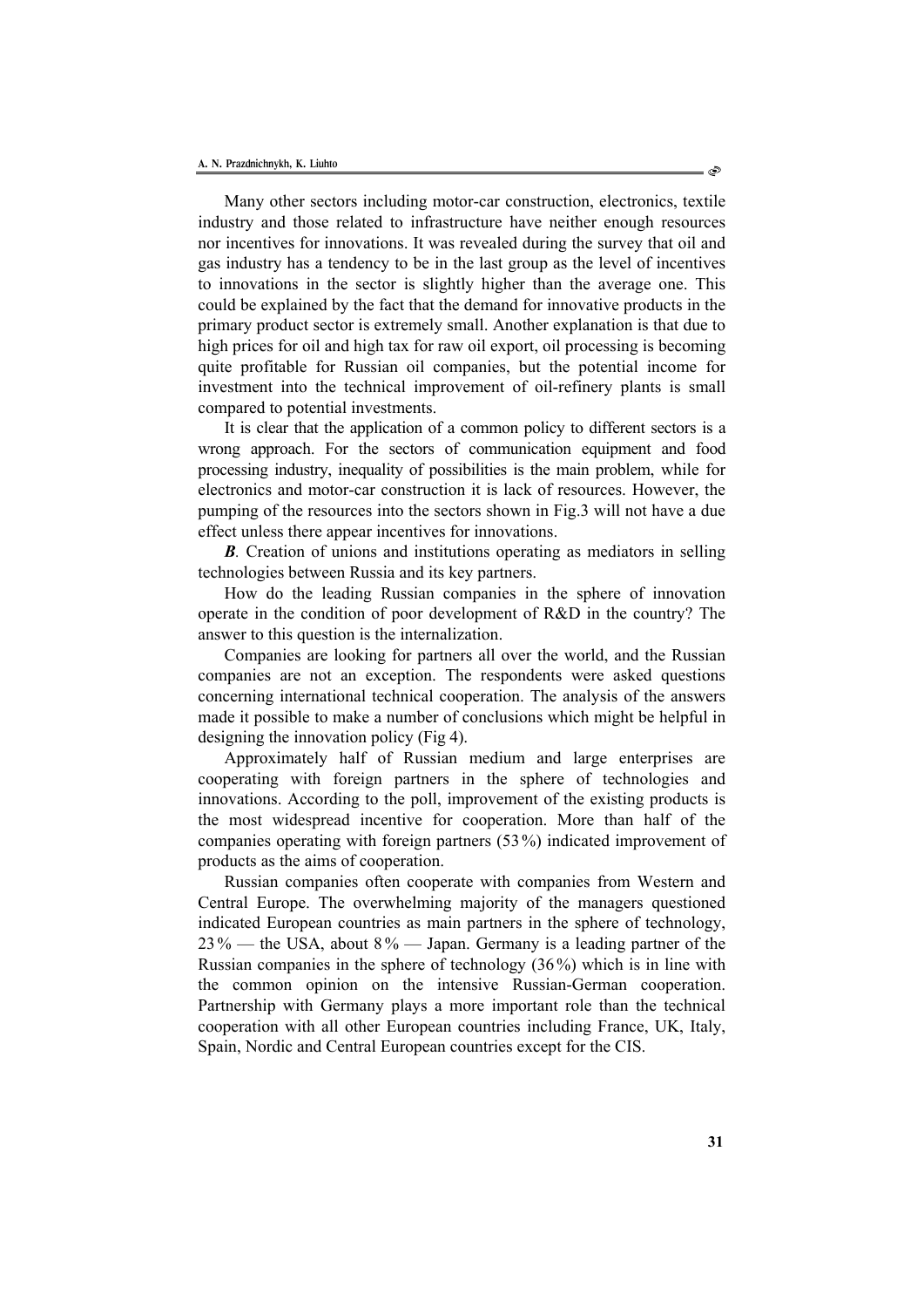

Source: Bauman Innovation and OPORA - Russian Innovation Survey 2009-2010

Fig. 4. Cooperation with foreign companies in the sphere of technologies and innovations

Finland is in the second place among the EU countries cooperating with Russian companies in the sphere of technologies.

It should be noted that technical cooperation between Russia and other CIS countries was mentioned fewer times than the partner relations with China. Although empirical results do not provide information on the technology exchange, most of partner relations with China are bilateral, meaning that the technology exchange is carried out in both directions.

It is necessary to adopt measures aimed at facilitating international cooperation. One of such measures is the creation of institutions operating as mediators in selling technologies between Russia and its key partners. For instance, Offices of technical exchange may be established in Dusseldorf and Munich, Boston and Saint-Francisco, Shanghai and Beijing, Helsinki and Tampere/Turku.

*С.* The companies believe that R&D financing and measures aimed at better efficiency of institute operation in the R&D sphere are the priorities of the Russian public innovation policy.

The Russian government did not step aside, although much more might have been done for better innovation activity of the companies: 16% of them participated at least once in the governmental programmes for innovation support.

Allocation of funding for innovation projects on the basis of R&D is the most widely used method of support: 62% of the companies which were supported pointed out the use of such resources. Financing and subsidizing different projects and initiatives including innovation projects, purchase of equipment and software, construction and development of innovation infrastructure and participation in international exhibitions are the most common forms of support, which is in line with the list of main barriers for innovation activity mentioned by the managers questioned.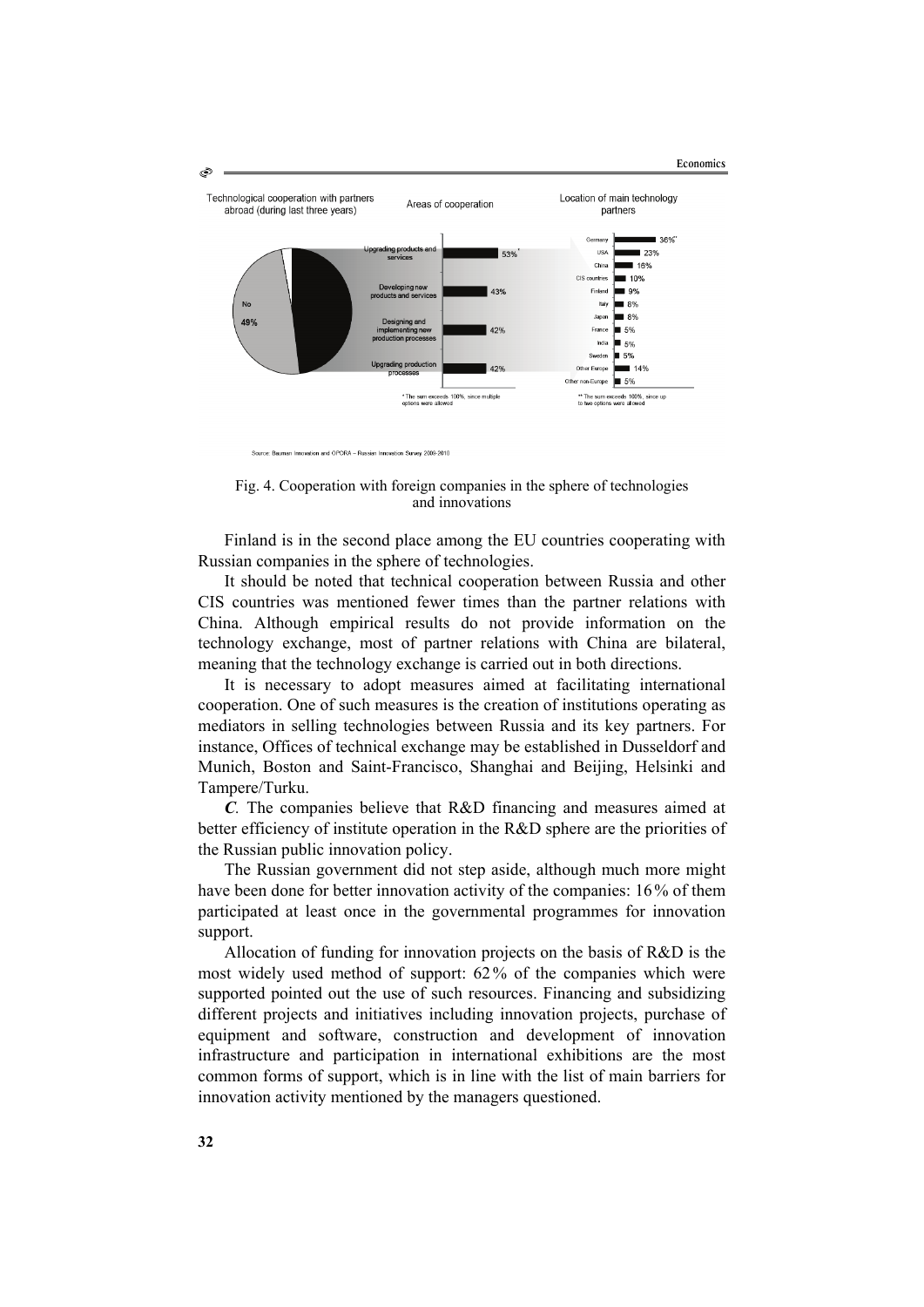Among other forms of support are tax preferences, development of cooperation with universities and knowledge institutions or other companies, which does not frequently occur. Only  $10-15%$  of the respondents which received state support in the sphere of innovation indicated the above mentioned forms.

The company potential in the development of innovation is limited. So measures within the state policy should be efficient and specific. However, this is not applied to the Russian innovation policy. As a whole, the companies assess the state policy in the sphere of science, technologies and innovations as ineffective: 65% of the managers questioned do not see any positive results of the public interference. Only 11 % of the respondents mentioned positive results. Taking into account that the government may play different roles and apply numerous approaches, respondents were asked a question on the priority area of the state involvement.

The companies which participated in the questionnaire mentioned tax preferences on R&D as well as co-financing and other measures of direct and indirect R&D funding as priorities of the state support. This potential policy area was supported by 57 % of the managers, which is not surprising, taking into account that these methods of funding are profitable for companies.

Among measures other than direct funding of companies, 41% of the respondents mentioned the improvement of the level and scale of teaching natural and technical sciences (at all levels of education) as an efficient instrument for fostering innovation activity. Allocation of funds to universities and knowledge institutions are among three most popular measures mentioned by the heads of companies among priorities (35 %). In addition to this, they approved the state support to commercialization by means of a grant system as well as the reform of the existing structure of public research institutions, better efficiency of R&D and the improvement of the rights for intellectual property, state regulation of industries, technical norms and system of commercialization.

Thus, the Russian enterprises consider R&D financing both in the private and public sectors, and measures for improving R&D efficiency to be an element of the innovation policy which should be a high priority for the Russian Government.

#### *References*

1. *Bauman* Innovejshn. [online] Available at: <http://info. worldbank. org/etools/docs / library/235397/ prazdnichnykh-ru. pdf> (Accessed 8 February 2011).

*2. Vsemirnyj* bank. [online] Available at: <http://www. worldbank. org> (Accessed 8 February 2011).

*3. Institut* statistiki JuNESKO. [online] Available at: <http://www. uis. unesco. org/ev. php?ID=2867\_201&ID2=DO\_TOPIC> (Accessed 8 February 2011).

*4. OPORA* Rossii. [online] Available at: <http://www. opora. ru> (Accessed 8 February 2011).

5. *Russian* Innovation Survey 2009—2010.